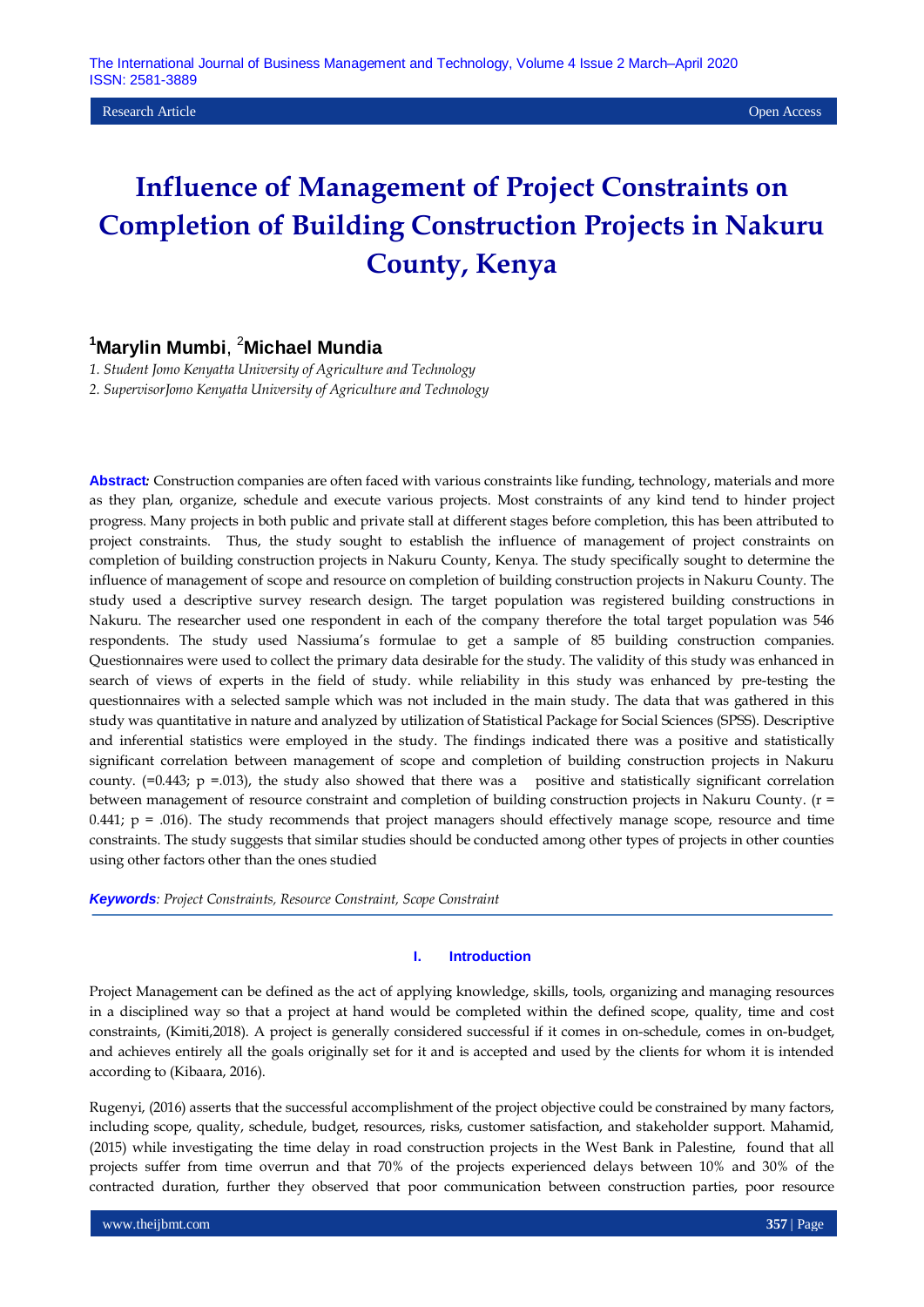management, delays in commencement, insufficient inspectors, and rework. In a study investigating the significant factors causing time overrun in construction projects of Peninsular Malaysia, Memon, (2014), found that the significant factors contributing to construction time overrun are cash flow and financial difficulties faced by contractor, poor site management and supervision, incompetent subcontractor, few workers and financial capabilities of the owner.

Delays in construction projects delivery is common in most of the African countries for instance as cited by Hussin and Omran (2017), he stated that in Nigeria, seven out of ten projects surveyed suffered delays in their execution. Further, Akinsola, (2016) observed that in Nigeria 5-10% of construction pre-contract cost is based on contingency. In South Africa, Olatunji, (2010) observed that this is a phenomenon that can be attributed to the inability of the client and the project team to have a comprehensive view of the construction project from initiation all through to completion. As studied by Aiyetan, (2014) causes of client dissatisfaction in the South African building industry included conflict, poor quality and incompetence of contractors which adversely impacted on project performance. Further, they observed that quality and attitude to service is one of the key factors constraining successful project delivery in South Africa.

The construction industry in Kenya mostly maintains an upward trend in growth. In; 2013 and 2014, an economic survey report released by Kenya National Bureau of Statistics (KNBS) showed Kenya"s building and construction as having contributed 4.8% to the Gross Domestic Product (GDP). In the year 2015, the Kenyan construction industry contributed 7 percent of the Gross Domestic Product (GDP), making it clear that Kenya has a well-developed construction industry. However, construction projects in Kenya face a myriad of constraints that if not properly managed can lead to unsuccessful completion of projects. According to Nahinja, (2014), construction regulation authorities eliminate corruption cases in the construction and building industry, emphasize on both material quality and contractor performance, and revise the Building Codes to ensure relevance. However, according to Transparency International (2014), contractors and owners of the buildings bribe the inspection unit to bypass the inspection process thus delivering substandard projects that don"t meet specified quality. In Kenya, Kariungi (2014) concluded that procurement delays, timely availability of funds and climatic factors are the main factors that influence the timely implementation of construction projects. Regardless of the key role the industry plays in Kenya, it continues to face a number of challenges ranging from low completion rates, lengthy procurement procedures lack of affordable project financing, stringent policies, laws and regulations, low technological uptake and exposure levels of stakeholders to international best practices, low quality construction material, poor quality of works as a result of poor workmanship and use of substandard material

#### **Statement of the Problem**

Construction projects are time bound endeavors meant to be realized within a stipulated time covering predetermined scope and within budget. Many projects both public and private stall at different stages before completion, according to reviewed literature, this has been attributed to lack of proper management of project constraints, most constraints of any kind tend to hinder project progress. Constraints in construction projects limit their achievement of high performance. Identifying the constraints provides the practical steps for making organizational decisions in which constraints exist. If constraints are better understood at the outset, it is believed that better performance can be assumed (Mishra,2019). Poor management of project constraints is one of the major challenges facing construction projects (Rugenyi, 2016). Project constraints need to be taken into account to determine whether complete project success is achieved. Construction Projects are often faced with various constraints like time, scope, legal, funding, technology, resources and more as they plan, organize, schedule and execute various projects, however, if they are unable to manage these constraints effectively it results to increased number of stalled projects within the construction industry. Despite the many constraints that are part of the construction projects, ranging from: time, scope, resource, quality, finances, legal, few studies have been done to establish how these constraints can be managed effectively to ensure that the projects meet their expected goals. It is for this reason that the researcher sought to carry out a study on the influence of management of project constraints on completion of construction projects in Nakuru County Kenya.

#### **Objectives of the Study**

#### **General Objective**

The general objective of the study was to assess the influence of management of project constraints on completion of building construction projects in Nakuru County, Kenya.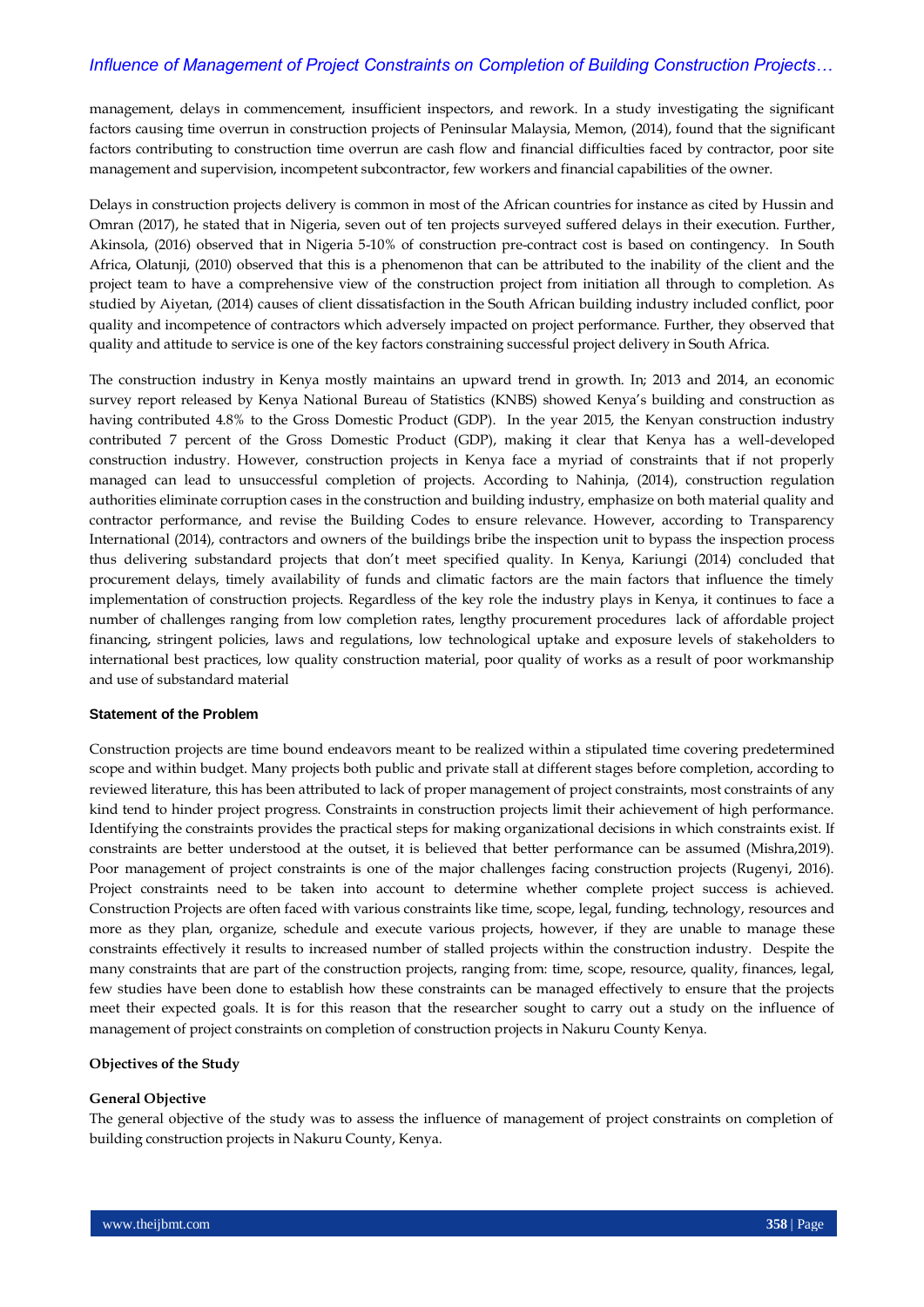#### **Specific Objectives**

- **i.** To examine the extent to which management of scope constraint influences completion of building construction projects in Nakuru County, Kenya.
- ii. To determine the extent to which management of resource constraint influences completion of building construction projects in Nakuru County, Kenya.

#### **Research Hypotheses**

- **H01:** Management of scope constraint has no statistically significant influence on completion of building construction projects in Nakuru county, Kenya.
- **H02:** Management of resource constraints has no statistically significant influence on completion of building construction projects in Nakuru county, Kenya.

#### **II. Theoretical Framework**

The study was anchored on the concept of theory of constraints and project competency theory

#### **Theory of Constraints**

Theory of Constraints (TOC) is a management philosophy which is focused on the weakest ring(s) in the chain to improve the performance of systems and was first put forth by Goldratt (1984) in his novel The Goal. The theory can be used to demonstrate how managers can effectively manage organizations based on the assumption of system thinking and constraint management (Rahman, 2011). The theory emphasizes on three things, finding "what to change", deciding "what to change to", and finally "how to cause the change". This theory has found application in two areas within project management; scheduling of a single project to reduce project duration and simplify control, and allocating resources that are shared by concurrent projects. This is because; increased cash flow can be obtained faster as a result of extending duration, setting aside contingency cost of delays which could be very high, and extending project duration. According to Rahman, (2011), Theory of Constraints focuses on improving the system which is seen as a series of independent processes. Application of the principles of TOC in practice requires a comprehensive approach of the entire production system. One of the three principles of TOC is concentration, i.e. focus on the most important issues. It means that all important processes and positions should be supervised. The constraint theory is relevant to the current study in the manner that project management highlights the interdependence of the three indispensable goals of project management which includes the project scope, time and cost management. A project has a distinct scope, schedule, and budget, project management portrays the marvel that, an adjustment in one of the three, will influence the other two components.

#### **Project Management Competency Theory**

The work of McClelland &McBer in the 1980s came up with the competence theory. The authors defined competency as the fundamental attributes of an individual that is causally related to superior performance in a job or situation. Crawford (2007), developed a model of competence that integrates knowledge, skills, demonstrable performance, and core personality characteristics, noting the last, personality traits, as challenging to develop and assess through training. She concurs that one of the most influential project management standards, the PMBOK, only highlights the knowledge perspective of competence while a second, Australia"s National Competency Standards, draws from knowledge but focuses only on provable performance. A competence articulates the expected outcome or performance standard that is achieved as a result of applying a combination of knowledge, personal attitude, and skills and experience in a certain function (APM, 2018). A competent project manager implements proper project management techniques, avoids misuse of management techniques, ensures commitment to the project, spends time to define the project, correctly plans activities in the project, ensures correct and adequate information flows, changes activities to accommodate frequent changes, accommodates employees' personal goals with performance and rewards and makes a fresh start when mistakes in implementation are identified (Natchayangkun, 2014). The theory is relevant to the current study in the manner that the resource constraints is basically rooted in the competence of the workers including the skills, knowledge, labor and other attributes. This is due to the basis that project management competence emanates from the very rationale and widely held assumption that if people who manage and work on projects are competent, they will perform effectively and that this will result to successful projects and successful organizations.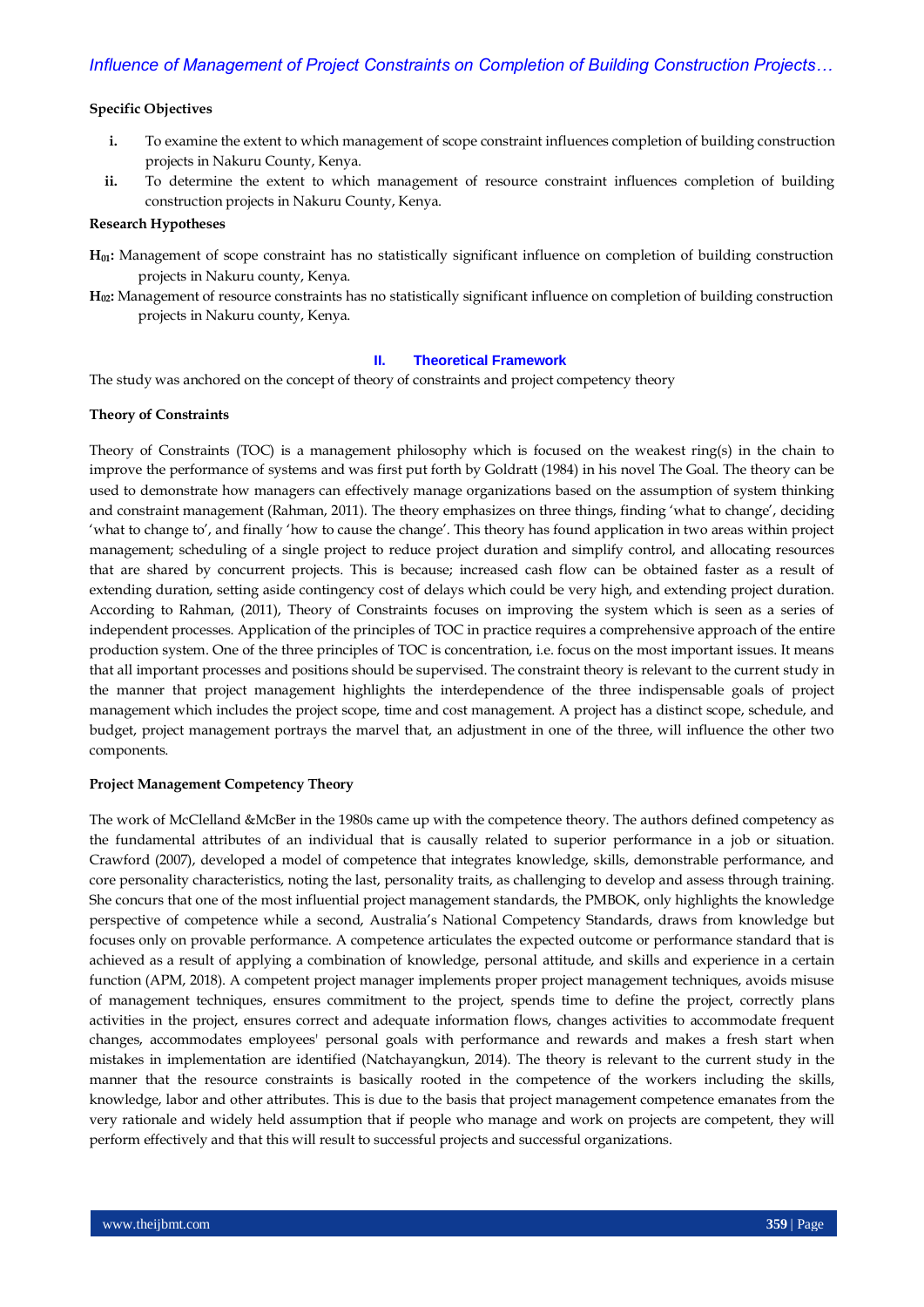

#### **IV. Review of Literature on Variables**

#### **Management of scope constraint on Project Completion**

Project scope is the inclusive definition of the boundaries of a project. It highlights what the project endeavors to accomplish, and a precise description of what the end result should look like. Quality of the final product is the major component of project scope. The amount of time allocated to individual tasks determines the overall quality of the project. There are tasks that may require a given amount of time to complete fully, but given extra more time could be completed exceptionally. Over the course of a large project, quality can have a significant impact on time and cost (vice versa), (Njau&Ogolla, 2017). Project scope management includes all the processes of defining what work is required and then making sure that all of that work and only that work is done. Project scope management involves planning, creation of work breakdown structure and verification and control of project scope (PMBOK, 2016).

Project scope management includes all the process that define what work is required and then ensuring that all of that work and only that work is performed. Project scope management involves planning, creation of work breakdown structure and verification and control of project scope (PMBOK, 2016). Ogunberu, Olaposi and Akintelu (2016) substantiates that the major project scope management practices employed by telecommunication firms were define project scope, create work breakdown structure, verify scope, and control scope. A project scope statement is critical for obtaining support because it gives sponsors confidence that the project objective is understood and will achieve its set goals and objectives. Project scope definition and management involves understanding, documenting and implementing requirements that are needed to fulfill project goals and objectives.

Adedayo (2018) examined the application of project scope constraints management practices on project success employed by telecommunication organization in the implementation of Information and Communication Technology (ICT) projects. The study adopted primary data source obtained with the use of questionnaire on a total of three hundred and seventy-five (375) respondents which include one hundred and twenty-five (125) project sponsors, one hundred and twenty-five (125) project managers/coordinators and one hundred and twenty-five project team members on ICT projects. Data collected were analyzed using both descriptive and inferential statistics. The result revealed that the major project scope management success criteria were customer satisfaction and customer and customer expectation. It was concluded that the project success criteria of the firms were generally satisfactory and very satisfactory with the implementation of project scope management practices.

Nibyiza (2015) sought to investigate the analysis of project scope change management as a tool for project success case study of AkaziKanoze projects. The specific objectives of this study were to determine the causes for scope change; to analyze the effect of adjusting project activities on project success; to analyze the influence of time on product/ service quality derived, changing project cost, and to identify challenges related to changing the project scope in AkaziKanoze projects. The population of the study was 30 employees working in the area of projects operations and management. The study employed a census sampling technique. Primary data was collected using interview and questionnaire and secondary data collected by review published materials. The findings of the study revealed that changes in project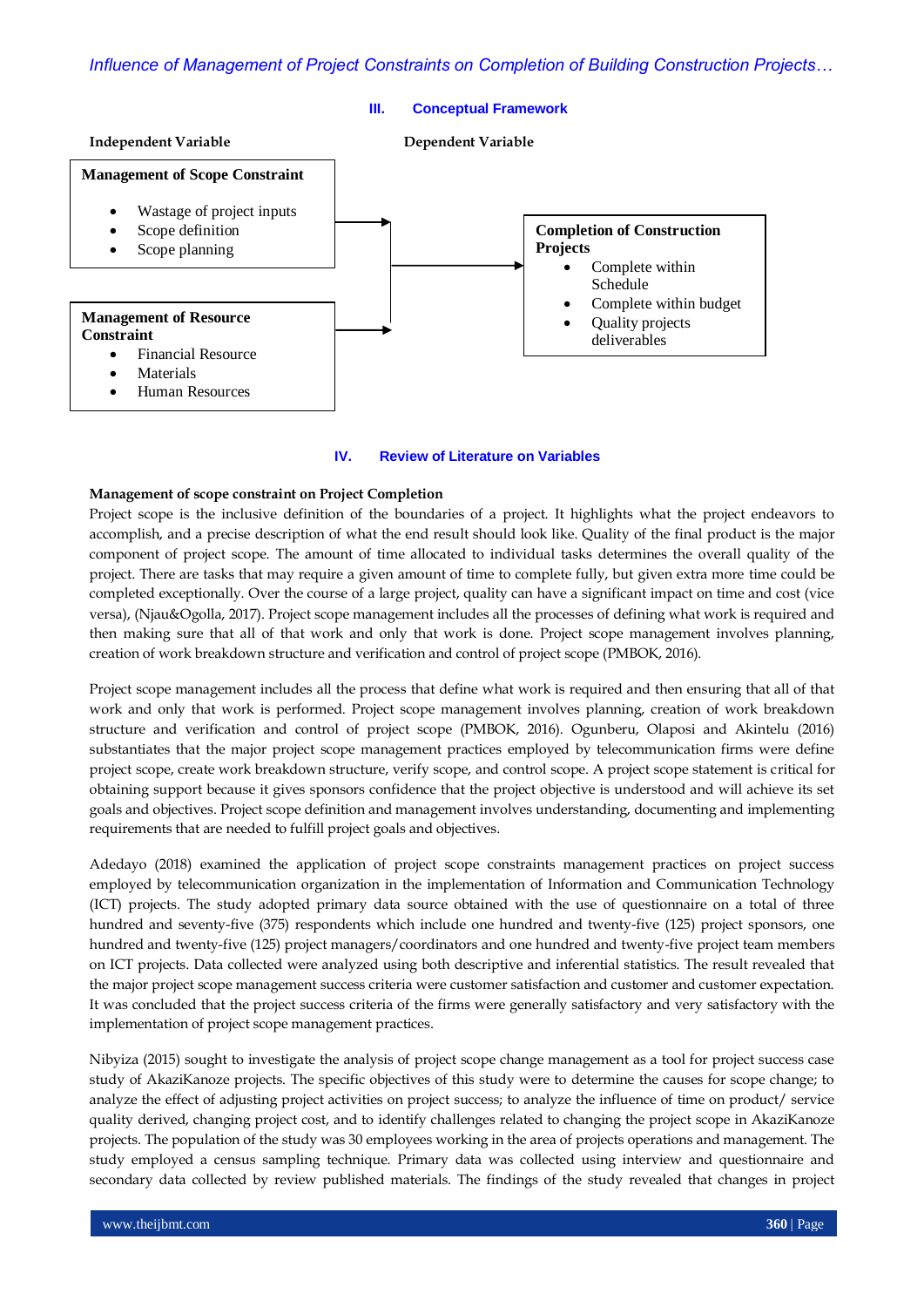activities provoke the changes in project cost, time and quality of the product/service of the project. This leads to beneficiaries" satisfaction because of receiving product/service of the good quality.

#### **Management of resource constraint and Project Completion**

Resources are the people, materials and equipment that the project require to be completed. The crucial factor in successful implementation of a construction project not only depends on the quality & quantity of work, but also largely depends on availability of resources, Shalk (2016). All activities involved in the project require certain amount of resources. Each activity is allocated with a specific resource and must be completed within the time limit, otherwise it may adversely affect the overall duration of the project. A key to managing resources is effective communication. Suppliers, contractors, laborers, and managers every person who plays a role in your project should be completely aware of their respective roles: the what, where, when and how of their tasks, (Mwenda, 2018). The more you keep your project's players in the loop, the more likely they can bring the project to a successful conclusion.

Resource management is a facet of project management that deals with the human, financial, distribution and demands of project resources (Bowen, 2015). It is the process of identifying initiatives for resources based on priority, planning resource allocation, tracking resource usage and productivity, improving allocation and measuring effectiveness of resources. Resource management includes planning, allocating and scheduling of resources to tasks, which typically include manpower, machines, money and materials (Haugan, 2014). Resource management has an impact on time schedules and budgets. Resource allocation involves the planning of all the resources required for the project (Schwindt, 2015). With a lot of things to take care of in project management, resource management remains a major building block without which it is simply impossible to complete the project successfully. Resource management is a key element to activity resource estimating and project human resource management. Both are essential components of a comprehensive project management plan to execute and monitor a project successfully (Anderson& Jessen, 2016).

Kumar and Nair (2014) conducted a study on the impact analysis of allocation of resources by project manager on success of software projects. The research comprised of an empirical study of several projects developed in a product and service based CMMI Level 5 Software Company. The analysis indicated the vital role of project managers in optimizing the resource allocation towards development of software. An awareness of efficiency level of project manager in optimal allocation of resources enables one to realize the desired level of quality.

Ramage (2014) reviewed the resource management strategies for engineering leaders to improve project success rates. The purpose of this single case study was to explore resource management strategies used by some project leaders in the engineering field to improve project success rates. Data was collected using semi structured interviews with 3 purposefully selected project leaders in Georgia, and a review of project completion reports, budget reports, government projects, and scope management documents. Data analysis occurred using Yin"s 5-step process of compiling, disassembling, reassembling, interpreting, and concluding the data. The findings indicated that implementing the time management strategies of client management, schedule adherence, and communication with all stakeholders are essential for improving engineering project success rates.

Gachuga, Kule and Ndabaga (2016) conducted a study on the effect of funds management on project performance in Rwanda. Specific objectives were to analyze relationship between budgeting and project performance in Rwanda; to determine the influence of fundraising on project performance in Rwanda; to determine the effect of funds allocation on project performance in Rwanda; and to analyze the effect of funds control on project Performance in Rwanda. The study adopted a descriptive-correlation design and used both qualitative and quantitative research approaches. The study population was 91 employees. Questionnaires were used in this study as data collection instruments. Descriptive statistics were used to determine frequencies and percentages of respondents, while regression analysis and Pearson correlation coefficient were used to establish relationship between variables under study. The researcher found that there is a positive relationship between funds allocation and project performance in Rwanda. The findings further revealed that there is a positive relationship between funds control and project performance in Rwanda.

#### **Research Gaps**

Rugenyi (2016) while conducting a study on the effects of triple constraints on the management of projects in Nairobi: the project managers" perspective. The study was conducted on the overall project management while the current study was conducted on the construction projects. The study was conducted in Nairobi while the current study was conducted in Nakuru. Langat (2015) factors influencing completion of building construction projects in public secondary schools in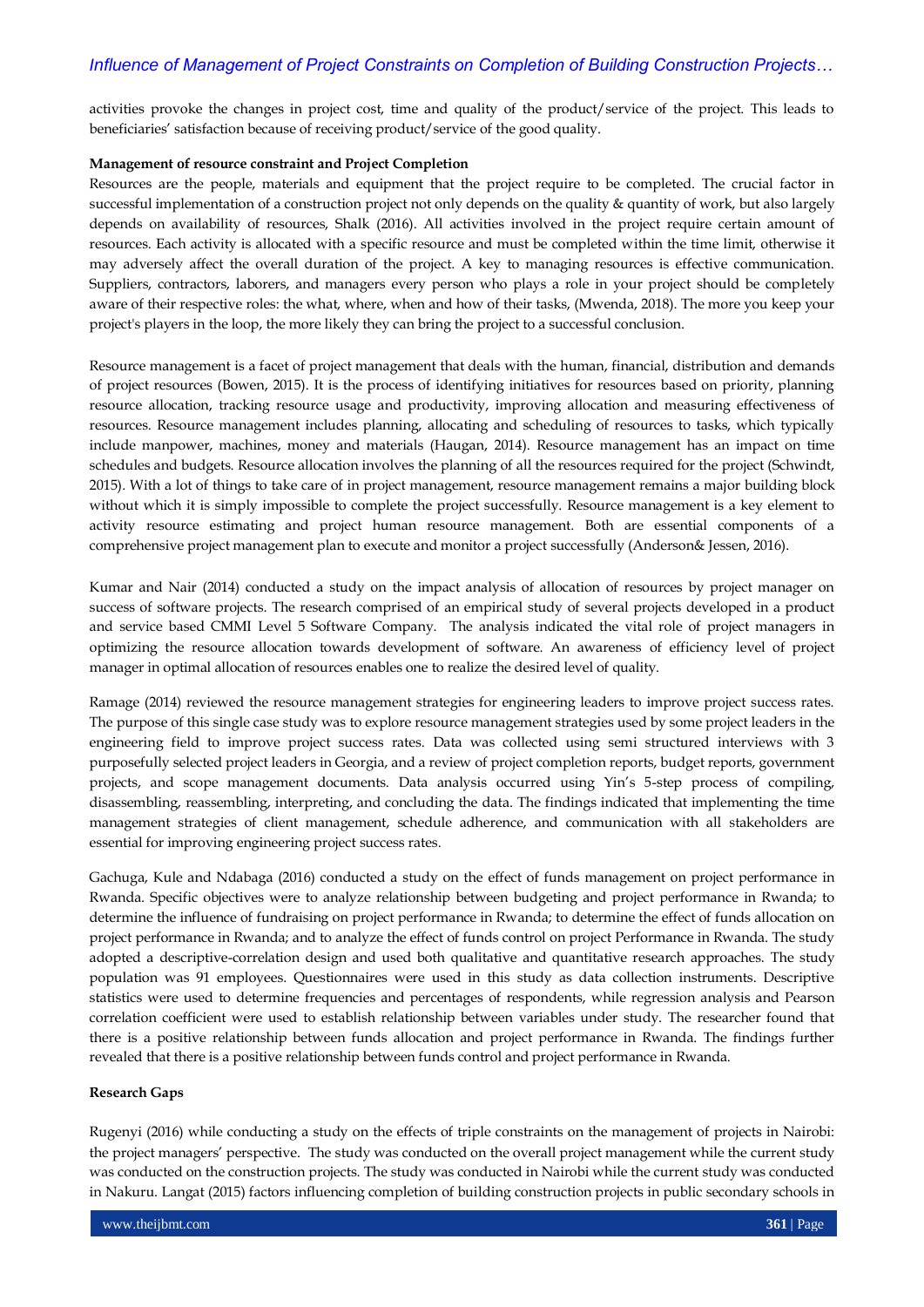Bomet east sub-county, Bomet County, Kenya. The study was conducted on factors influencing project completion while the current study was exclusively on the influence of project constraints on completion of projects. Langat study was conducted in Bomet County while the current study was conducted in Nakuru County.

#### **Summary of the Reviewed Literature**

The study was informed by the theory of constraint, the project competency theory, and resource-based theory. The theory of constraint emphasizes on scope, time and cost management as the most important areas in project management. The project competency theory highlights the impact of competence on expected outcome or performance that is achieved as a result of applying a combination of knowledge, personal attitude, and skills and experience in a certain function. A competent project manager implements proper project management techniques, avoids misuse of management techniques, ensures commitment to the project, spends time to define the project and correctly plans activities in the project.,

#### **V. RESEARCH METHODOLOGY**

#### **Research Design**

The study used a descriptive survey research design. The descriptive design sought to examine the relationship between completion of building construction projects which was the dependent variable and the independent variables being management of scope constraint, management of resource constraint and management of time constraint.

# **Target Population**

The target population were all the registered construction companies in Nakuru County. The unit of analysis was building construction companies registered with National Construction Authority in Nakuru County while the unit of observation was project managers or quantity surveyors from the targeted construction companies. According to National Construction Authority records there are 1,664 registered construction companies of which 546 are building construction companies. The study targeted project managers or quantity surveyors. The researcher used one respondent in each of the company therefore the total target population was 546 respondents.

#### **Sampling Technique**

The study used Nassiuma"s formulae to get a sample of 85 building construction companies. Nassiuma, (2000) as citied by Kilwake (20190 asserts that in most surveys, a coefficient of variation in the range of 21%≤ C≤ 30% and a standard error in the range  $2\% \leq e \leq 5\%$  is usually acceptable. Therefore, a coefficient variation of 30% and a standard error of 3% were used.

 $n = N<sup>2</sup>$  $C^2 + (N - 1) e^2$ Where:  $n =$  Sample size,  $N = Population = 546$  $C = Coefficient of variation =  $30\%$$  $e =$ Standard error.  $= 3\%$  $n = 546 \times 0.32$  $0.3^2 + (546 - 1) 0.03^2$  $n = 49.14$  0.5805  $n = 84.6$ 

Thus, the sample was 85

The study further adopted stratified random sampling from which the samples were allocated to various categories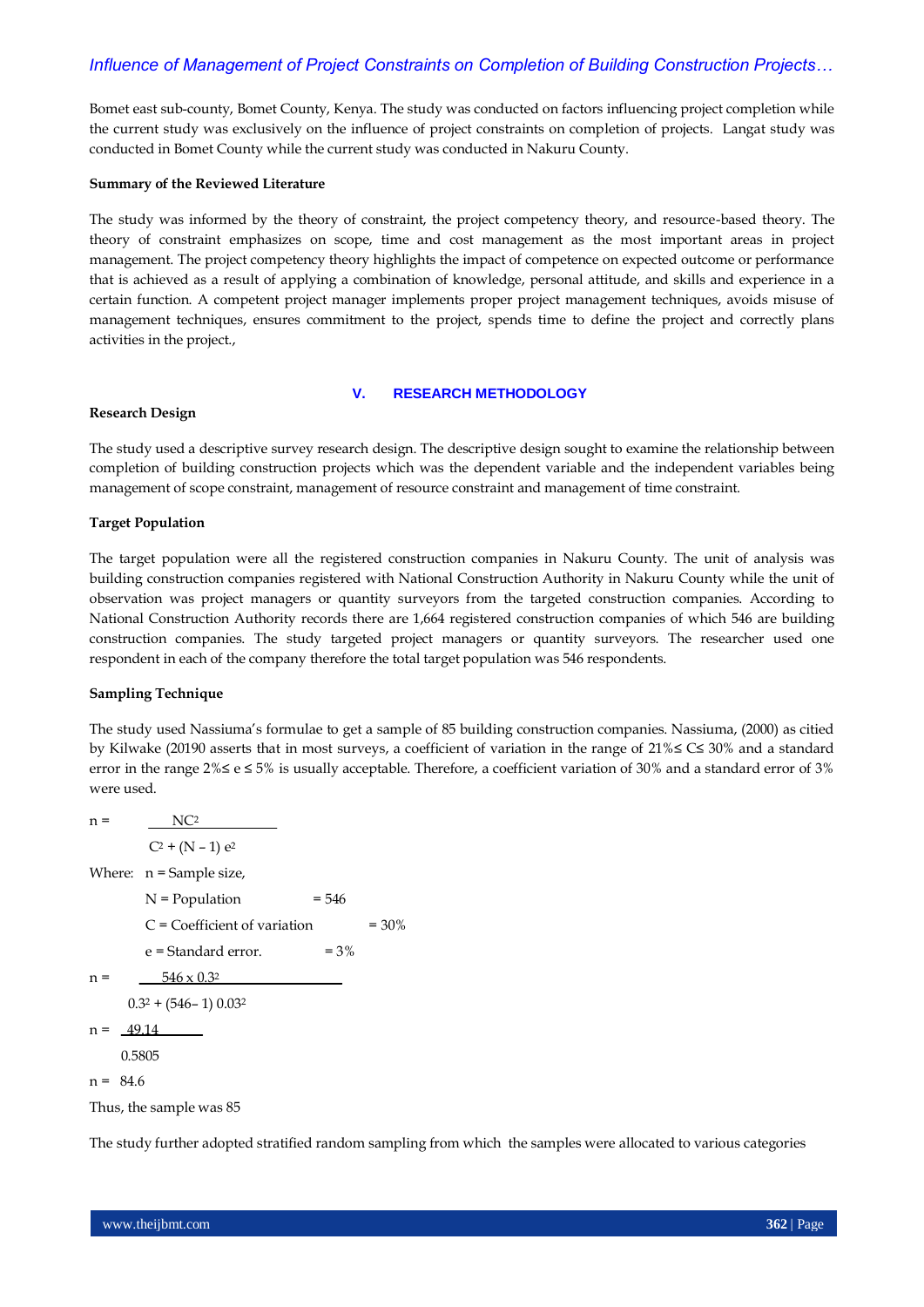#### **Data Collection Instruments**

Questionnaire was used to collect the primary data desirable for the study. The questionnaire contained structured questions which are the questions that the researcher has given the respondents the choices of the answers that the respondents can answer. The design of the questionnaire was based on a multiple-item measurement scale. A five-point Likert Data was employed, using a list of response categories ranging from strongly agree to strongly disagree.

#### **Data Collection Procedure**

The researcher first sought permission from Jomo Kenyatta University to go out and collect data in form of an introduction letter. After being granted the permission, the researcher then applied for authorization from National Commission for Science, Technology and Innovations (NACOSTI) to collect data from registered building contractors. With both the letters, the researcher then proceeded to visit the registered construction companies in Nakuru County, Kenya for introduction. On the scheduled dates, the researcher visited the respondents at their respective offices with the printed questions for distribution. The researcher then issued the questionnaires to the study respondents which were collected after two weeks.

#### **Pilot Testing**

The pilot study was carried in Nairobi County to assess the effectiveness of the data collection instruments before venturing fully into data collection. This consisted of 9 project managers and senior supervisors, a representation of at least 10% of the sample size for the study is recommended by Sekaran and Bougie (2011).

## **Validity of the Instrument**

The validity of this study was enhanced in search of views of experts in the field of study especially with the research supervisor. According to Cooper and Schindler (2011), pre-testing is a good way to eliminate the probability of face validity.

#### **Reliability of the Instrument**

Reliability in this study was enhanced by pre-testing the questionnaire with a selected sample which was not included in the main study. An internal consistency technique was adopted by utilization of Cronbach"s Alpha. Internal consistency reliability is a measure of reliability employed in evaluating the level by which various test items that probe the same construct produce similar results.

#### **Data Analysis and Presentation**

The data that was gathered in this study was quantitative in nature and was analyzed by utilization of Statistical Package for Social Sciences (SPSS). Descriptive and inferential statistics were employed in the study. Descriptive statistics involved the use of percentages, frequencies, measures of central tendencies (mean) and measures of dispersion (standard deviation). Inferential statistic involving the use of correlation analysis to establish the nature of the affiliation amongst variables at a generally accepted conventional significant level of P < 0.05 (Gall, Borg & Gall, 2013)

#### **Data Collection Procedures**

The researcher sought a permit from the National Council of Science and Technology and Innovation (NACOSTI) through Kenyatta University. The researcher then formally contacted the respondents through the Nakuru County Director of Education and explained to him the purpose of the study in order to seek respondent's cooperation. The researcher and his assistants explained to the respondents on how to fill the questionnaires and then administered them.

#### **Data Analysis**

Before the process of data entry was initiated all the questionnaires, interview schedules and focused group discussions were sorted and a unique identification number assigned to each tool. These numbers were entered and used as a check out for any inconsistencies in the data. The researcher went through all the data selected and summarized them. The study collected both qualitative and quantitative data. Qualitative data acquired from student focused group discussions and interviews for deputy head-teachers. This is where the main topics, subjects, concepts or themes that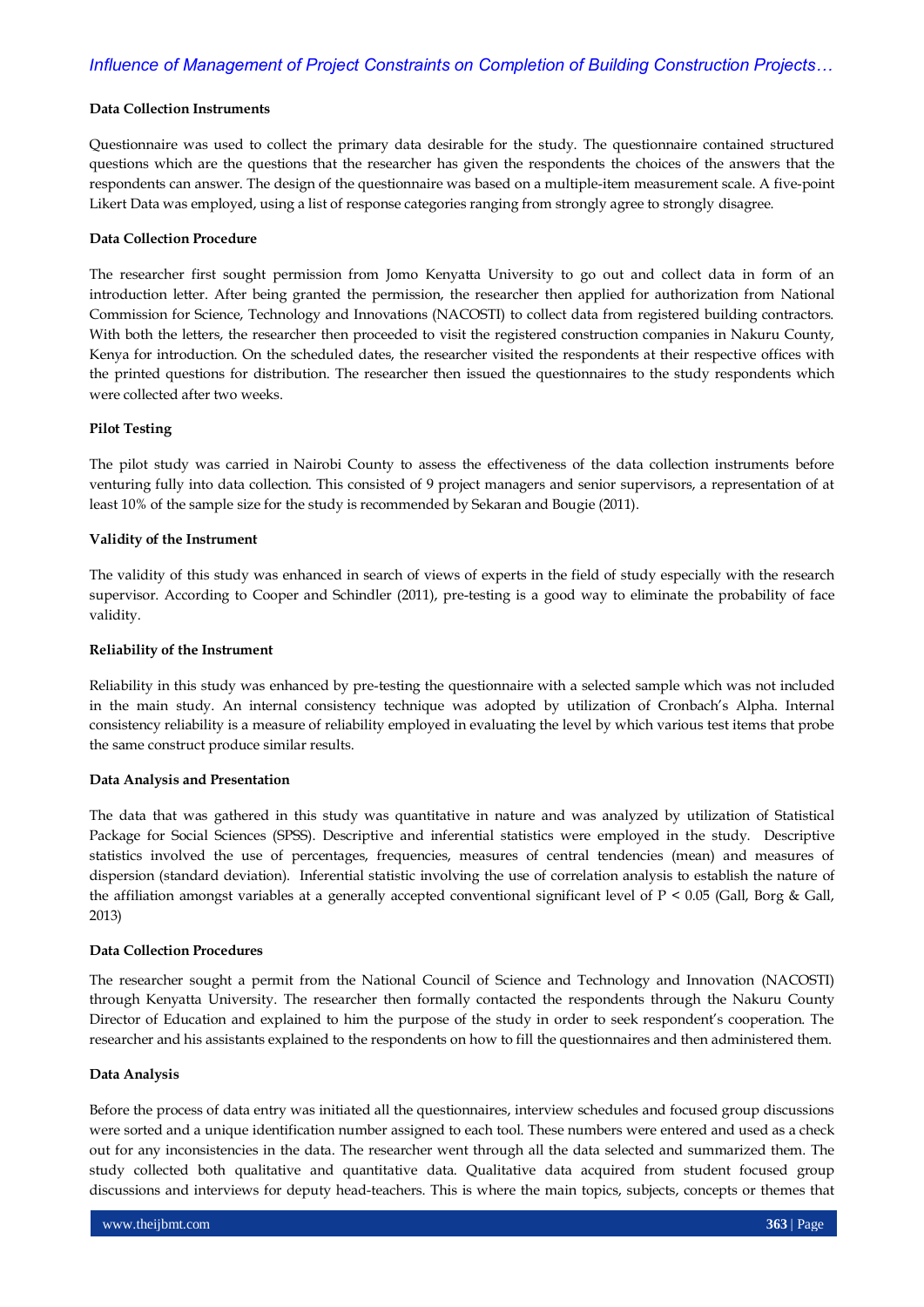came up in the study were identified and analyzed. This was followed by analysis of the contents within the themes identified. The results were then tabulated for easy interpretation so as to explain and interpret the various results given by the respondents.

#### **VI. FINDINGS**

#### **Response Rate**

The researcher administered 85 questionnaires for data collection from the 85 questionnaires, 62 were properly filled and returned. This was a representation of 70%. Trex, (2012) asserts that a response rate of 50% is adequate 60% is good and 70% and above good for analysis. This implies that 73 percent response rate was very appropriate for data analysis.

#### **Demographic Information**

# **Table 4.1: Duration of Service in the Construction Industry**

| <b>Duration of Service</b> | Frequency | Percentage |
|----------------------------|-----------|------------|
| Less than 1 Years          |           |            |
| 1-5 Years                  |           | 13         |
| 6-10 Years                 | 12        | 19         |
| More than 10 years         | 42        | 68         |
| Total                      | 62        | 100        |

From the findings13% of the respondents had been working in the construction industry for 1-5 years, 19% of the respondents had been working in the construction industry for 6-10 years, while 68% of the respondents indicated that they had been working in the construction industry for more than 10 years. Novo, landis and Haley, (2017) found that performance increases with increase in years of experience, thus from our study most of the respondents were competent.

#### **Table 4.2 : Category of Registration**

| Category         | Frequency | Percentage |
|------------------|-----------|------------|
| NCA <sub>1</sub> | 0         | $0\%$      |
| NCA <sub>2</sub> | $\theta$  | $0\%$      |
| NCA <sub>3</sub> | 5         | 8%         |
| NCA <sub>4</sub> | 7         | 11%        |
| NCA <sub>5</sub> | 8         | 13%        |
| NCA 6            | 12        | 19%        |
| NCA <sub>7</sub> | 19        | 31%        |
| NCA 8            | 11        | 18%        |
| Total            | 62        | 100        |

The findings revealed that 8% of the construction companies were in NCA category 3, 11% of the construction companies were in NCA category 4, 13% of the construction companies were in NCA category 5, 19% of the construction companies were in NCA category 6, 31% of the construction companies were in NCA category 7, while 18% of the construction companies were in NCA category 8. According to the findingd, majority of construction firms under study were in NCA category 7. A study by National Counstruction Authority (2011) revealed that the construction sector is dominated by small and medium enterprise contractors which account for a total of 79% while large establishment contractors account for 21%.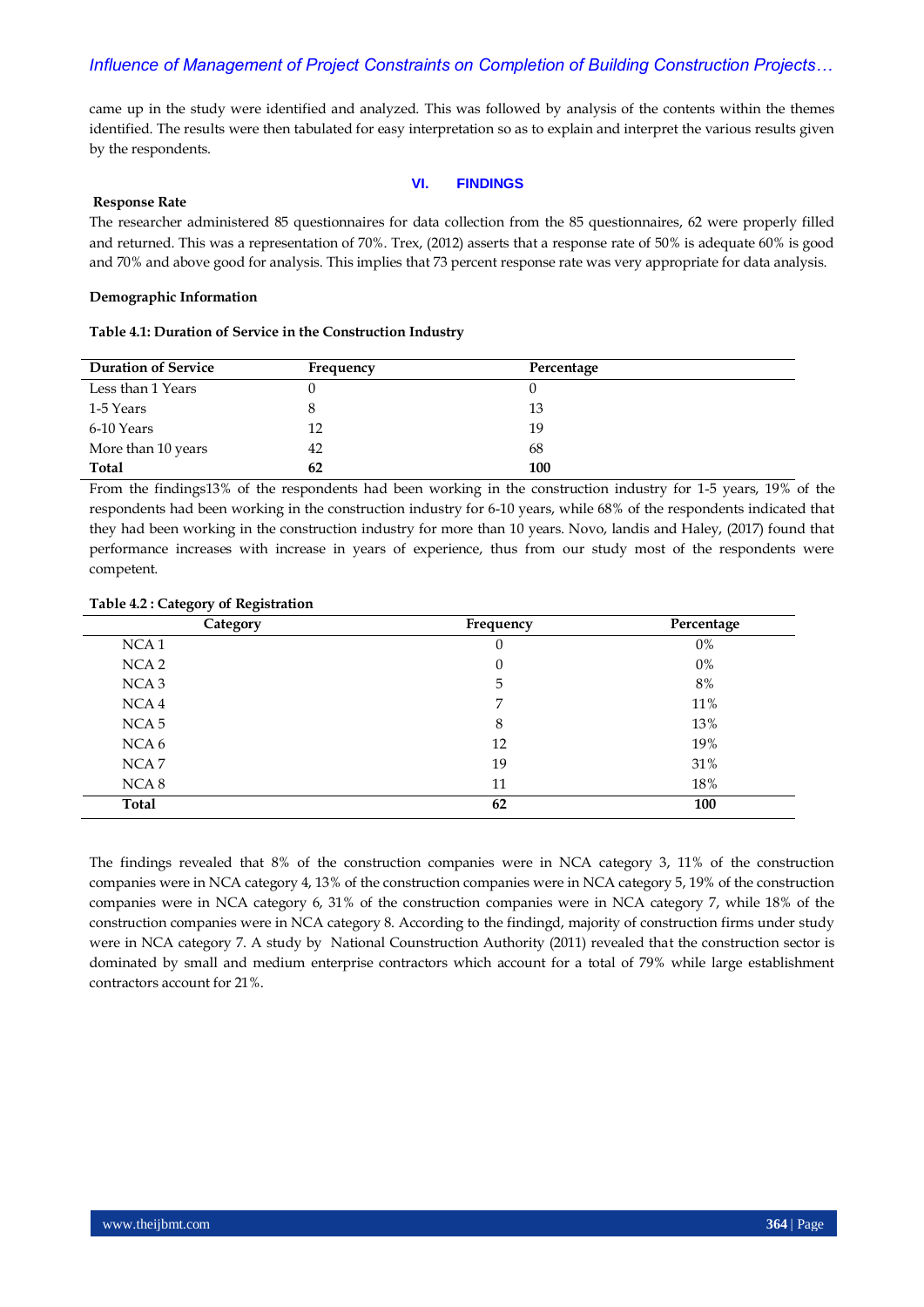| Table 4.3: Management of scope constraint on Completion of Building Construction Projects |      |    |    |          |                  |       |       |  |
|-------------------------------------------------------------------------------------------|------|----|----|----------|------------------|-------|-------|--|
|                                                                                           | SА   | A  | N  | D        | SD.              | Mean  | Std   |  |
| <b>Statement</b>                                                                          | $\%$ | %  | %  | %        | %                |       |       |  |
| Management of scope constraint results to reduces cases of 26                             |      | 47 | 17 | 10       | $\left( \right)$ | 3.887 | 0.907 |  |
| wastage of project input                                                                  |      |    |    |          |                  |       |       |  |
| Lack of proper scope definition affect the total project cost                             | 37   | 45 | 13 | 5.       | $\left( \right)$ | 4.113 | 0.870 |  |
| Lack of proper scope planning affects completion of building 55                           |      | 42 | 3  | $\Omega$ | $\left($         | 4.516 | 0.565 |  |
| construction projects                                                                     |      |    |    |          |                  |       |       |  |
| An increase in project activities result to an expanded project 57                        |      | 37 | 6  | $\Omega$ | $\Omega$         | 4.500 | 0.621 |  |
| scope                                                                                     |      |    |    |          |                  |       |       |  |
| Scope constraints is attributed to inadequate project funding                             | 39   | 44 | 11 | 6        | $\left($         | 4.145 | 0.866 |  |

**Scope Constraint**

**Descriptive Findings and Discussions**

The Findings established that majority of the respondents (73%) were in agreement with a mean of 3.887 within standard deviation of 0.907, that management of scope constraint results to reduce cases of wastage of project input. The findings are in line with Egal (2012) study which found that project scope enlists structure of a project and base of their related factors especially cost and time thus preventing wastage of project inputs. The findings also observed indicated that (82%) were in agreement that lack of proper scope definition affect the total project cost which consequently affect project completion with a mean of 4.113 and the standard deviation of 0.870. According to Project Management Institute (2018)**,** project scope defines the distinct product, service, and results that a project will deliver.Scope forms an overview of stakeholders"requirements concerning a project. Project scope management means the procedure of ensuring that a project comprises all of the necessary activities for the achievement of project objectives. Further, Ajibade, (2015) noted that a complete definition of the scope of a project upfront during early stages ensures smooth and successful implementation during the project execution.

The study also established that (97%) agreed that lack of proper scope planning affects completion of building construction projects with a mean of 4.516 and the standard deviation 0.565. The findings are in tandem with Shahnazari (2013) study which noted that inadequate pre-project planning and poor scope definition emerge as major causes of expensive changes, delays, rework, cost overruns and schedule overruns, and they often lead to project failure. From the findings (94%) agreed that an increase in project activities result to an expanded project scope which affect project completion with of mean 4.500 and the standard deviation of 0. 621.Majority of the respondents agreed scope constraint is attributed to inadequate project funding with a mean of 4.145 and the standard deviation of 0.866.

The findings indicate that the standard deviation ranged from 0.565 to 0.907 indicating that the dispersion of the respondents from the mean was minimal. The findings are in line withChen and Yang, (2016) study which found that, inadequate or poor scope definition negatively correlates to project performance, has long been recognized as a significant problem. If boundaries are not appointed, final project costs tend to be higher because of changes that interrupt project rhythm, cause rework, increase project time, and lower the productivity as well as the morale of the field work.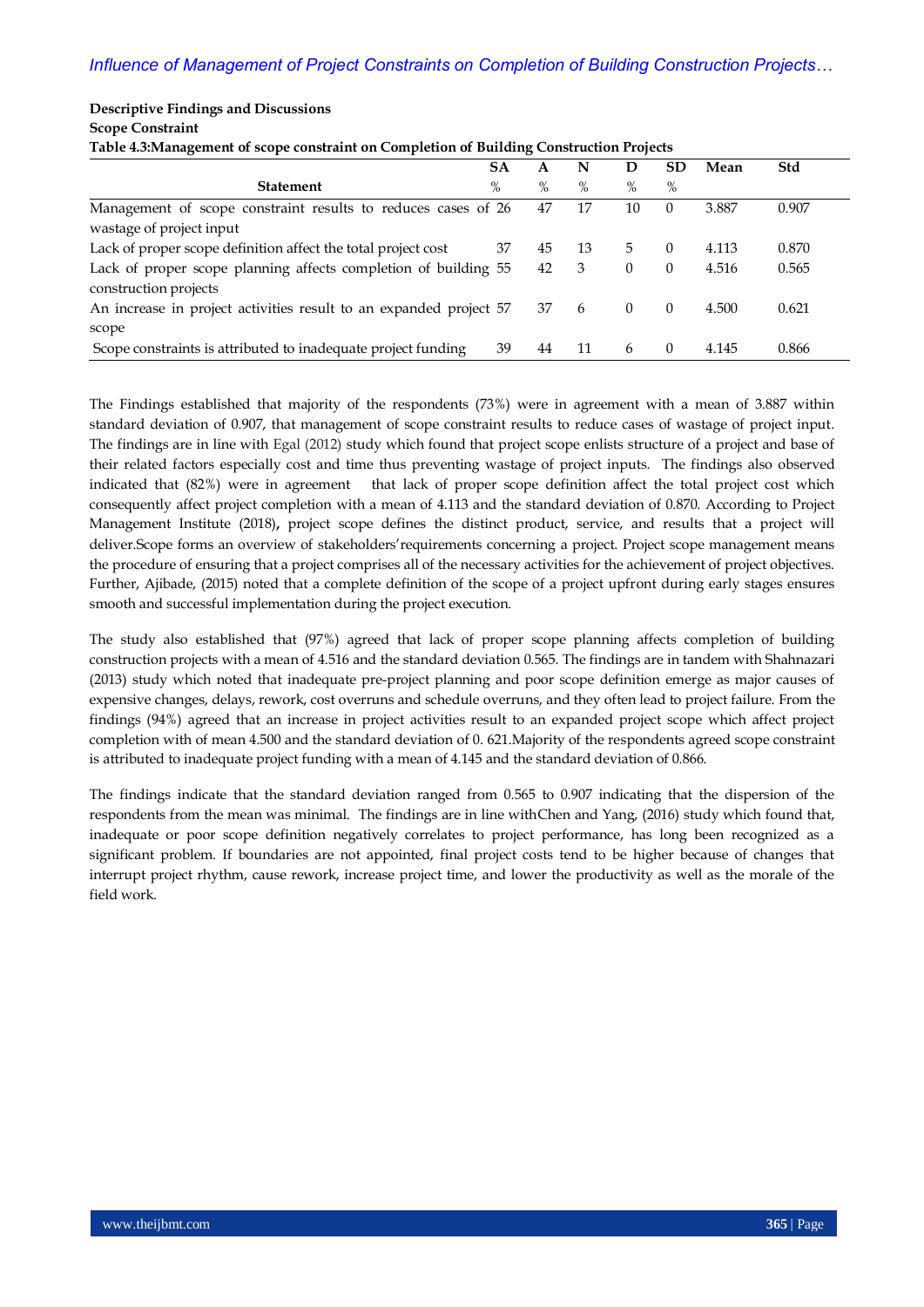## **Resource constraint**

#### **Table 4.4 :Management of resource constraint on Completion of Building Construction Projects**

|                                                                                                                        | S A  | A    | N  | D              | <b>SD</b>        | Mean  | Std   |
|------------------------------------------------------------------------------------------------------------------------|------|------|----|----------------|------------------|-------|-------|
| <b>Statement</b>                                                                                                       | $\%$ | $\%$ | %  | %              | %                |       |       |
| Constraint in human resources results to delay in the completion 52<br>of construction projects                        |      | 39   | 9  | $\overline{0}$ | $\overline{0}$   | 4.419 | 0.667 |
| Constraints in financial resources affect the overall quality of<br>construction project.                              | 37   | 31   | 19 | 13             | $\theta$         | 3.887 | 1.073 |
| Alternative source of funds helps project managers counter<br>financial constraints                                    | 44   | 40   | 6  | 10             | $\boldsymbol{0}$ | 4.177 | 0.932 |
| Financial constraints cause project managers shift the project start 37<br>times to maximize use of critical resources |      | 39   | 10 | 14             | $\overline{0}$   | 3.984 | 1.032 |
| Project managers tend to change priorities of project activities in 42<br>case of resource constraints                 |      | 39   | 11 | 8              | $\mathbf{0}$     | 4.145 | 0.921 |
| Project manager outsources human skills in case of human<br>resource constraints.                                      | 37   | 44   | 16 | 3              | $\theta$         | 4.145 | 0.807 |
| Material constraints results to project managers reducing the<br>scope of the project                                  | 55   | 33   | 7  | 5              | $\overline{0}$   | 4.387 | 0.869 |
| Project managers reduce the number of workers in times of<br>materials constraints                                     | 44   | 50   | 6  | $\mathbf{0}$   | $\overline{0}$   | 4.371 | 0.607 |

The findings observed that a majority of the respondents agreed (91%) that constraint in human resources results to delay in the completion of construction project with a mean of 4.419 and a standard deviation of 0.667. Further the findings indicated that majority of the respondents (68%) agreed that constraints in financial resources affects overall quality of construction project with a mean of 3.887 and the standard deviation of 1.073. The findings are consistent with Takim, (2016) study which noted that one of the main causes of project failure is the lack of effective human resource management practices. The researcher also revealed that poor cash flow management is the most significant factor that leads to a project's delay followed by late payment, insufficient financial resources and financial market instability. Contractors' instable financial background, client's poor financial and business management, difficulties in obtaining loan from financiers and inflation were identified as the most significant underlying cause of poor-quality projects. According to Ahmed and Alaghbari (2015) study the possible financial-related factors that lead to delays in Malaysian construction projects are financial problems of clients such as delayed payments, financial difficulties and economic problems; financial and cash flow problems of contractors; and external factor of poor economic conditions such as currency and inflation rate. In addition, difficulties in obtaining loans and short of funding are adverse financial-related factors that lead to project delays and low-quality construction projects.

Moreover, the findings indicated that majority of the respondents (84%) agreed that by having an alternative source of funds it helped project managers counter financial constraints with a mean of 4.177 and a standard deviation of 0.932. Kiarie, (2017) noted that the most common constraint in project management is the uncertainty of forthcoming funds even when the budget has been approved. However, lack of funds can be solved by getting loans or grants from aid agencies or banks but work has to be done by people, especially people in the field. Additionally, majority of the respondents agreed that financial constraints causes project managers shift the project start times to maximize use of critical resourceswith a mean of 3.984 and a standard deviation of 1.032.

From the findings, 81% of the respondents also indicated that project managers change the priorities of project activities in case of resource constraints with a mean of 4.145 and a standard deviation of 0.921. The study findings agree with Liisa, (2016) study which noted that projects mangers shifted their priorities during the time of recession where most of the labor resources were constraint to ensure continuity of some of the project scopes.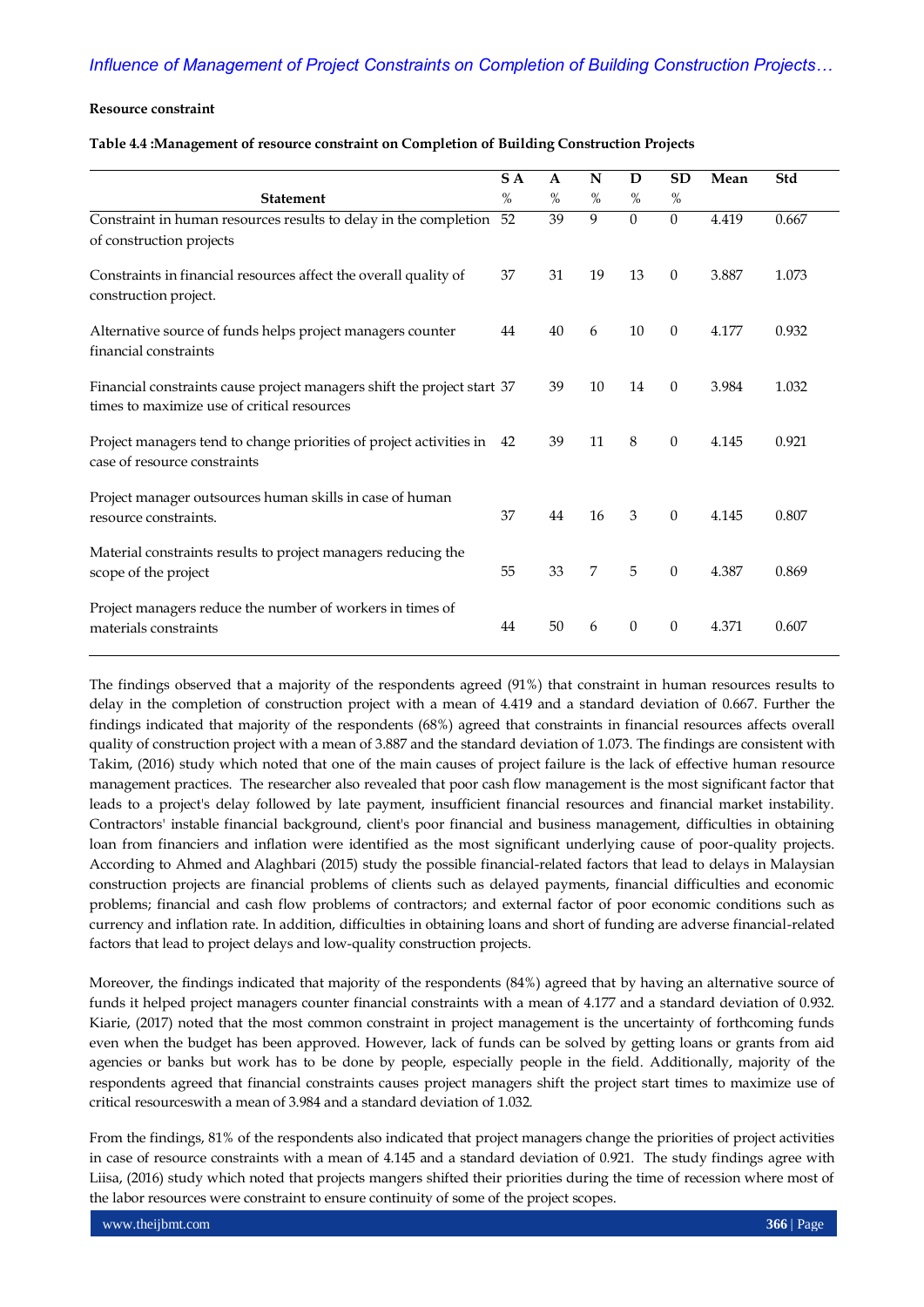In addition, (81%) agreed that project manager outsource human skills in case of human resource constraints with a mean of 4.145 and a standard deviation of 0.807. Majority of the respondents (88%) also agreed that material constraints results to project managers reducing the scope of the project with a mean 4.387 and a standard deviation of 0.869. Finally, (94%) of the respondents agreed that project managers tend to reduce the number of workers in times of materials constraints with a mean of 4.371 and a standard deviation of 0.607. According to (Azhar, 2017) limitless material resources are not only unavailable most of the time, they may actually be a hindrance and remaining lean and mean can often ensure the continuity of project success.

# **Table 4.**5 **Completion of Building Construction Projects**

|                                                            | S A         | A             | U             | D           | <b>SD</b>     | Mean  | Std   |
|------------------------------------------------------------|-------------|---------------|---------------|-------------|---------------|-------|-------|
| <b>Statement</b>                                           | $^{0}/_{0}$ | $\frac{0}{0}$ | $\frac{0}{0}$ | $^{0}/_{0}$ | $\frac{0}{0}$ |       |       |
| Majority of our client are satisfied by the quality of the |             |               |               |             |               |       |       |
| project                                                    | 37          | 34            | 10            | 16          | 3             | 3.855 | 1.185 |
| Our company is able to complete most of the project on     |             |               |               |             |               |       |       |
| time                                                       | 55          | 34            | 8             | 3           | $\Omega$      | 4.403 | 0.778 |
| Cases of cost overruns has greatly reduced                 |             |               |               |             |               |       |       |
|                                                            | 44          | 46            | 7             | 3           | $\Omega$      | 4.307 | 0.738 |
| Majority of our projects have not experienced cases of     |             |               |               |             |               |       |       |
| delay.                                                     | 55          | 33            | 7             | 5           | $\Omega$      | 4.387 | 0.869 |

The findings observed that (71%) agreed that majority of clients are satisfied by the quality of the project with a mean of 3.855 and within a standard deviation of 1.185. Majority of the respondents (89%) also agreed that the company is able to complete most of the project on time with a mean of 4.403 and a standard deviation of 0.778. They further agreed (90%) that cases of cost overruns have greatly reduced with a mean of 4.307 and a standard deviation of 0.738. According to Olatunji, (2010) 50% of construction projects experience time overruns and approximately 63% of all information systems encounter substantial budget overruns with the value of overruns "typically between 40-200%." Cost of implementation will escalate and capital will remain tied in such a project unutilized until it is completed. Additionally,(88%) of the respondents agreed that majority of projects have not experienced cases of delaywith a mean 4.387 and a standard deviation of 0.869. When the project is not completed according to the initial time plan, a delay occurs. A delay is the postponement of time from the original estimated completion time which might be caused by the contractor, owner or consultant as well as external factors. According to Sambasivan (2016) various factors play out to determine if the project will be implemented successfully. It is however established that investors have an interest in project being completed in a timely way and according to the budget and that it will meet quality expectations. Most projects are however completed more or less to specification, although they are seldom on time and within budget. Ayudhya (2011) continues to state that contract disagreements may lead to both delay and cost overruns in early stages of construction. Cost overruns due to delay in contract duration can run into a considerable percentage of the contract value.

#### **Test for Multicollinearity**

A multicollinearity test was carried out to ensure that the independent variables did not have co-linearity amongst themselves. The existence of a high degree of association between independent variables is said to be a problem of multicollinearity which results into large standard errors of the coefficients of the affected

# **Table 4.6Tolerance and VIF Test**

|                                   | <b>Tolerance</b> | VIF   |  |
|-----------------------------------|------------------|-------|--|
| (Constant)                        |                  |       |  |
| Management of scope constraint    | .552             | 1.813 |  |
| Management of resource constraint | .439             | 2.277 |  |

a. Dependent Variable: Completion of building construction projects

From the findings, the variable management of scope constraint had a tolerance of 0.552 and a VIF of 1.813, management of resource constraint had a tolerance of 0.439 and a VIF of 2.277. Since the tolerance for all the variables was more than 0.1 and the VIF was not more than 10 therefore there was no need of further investigations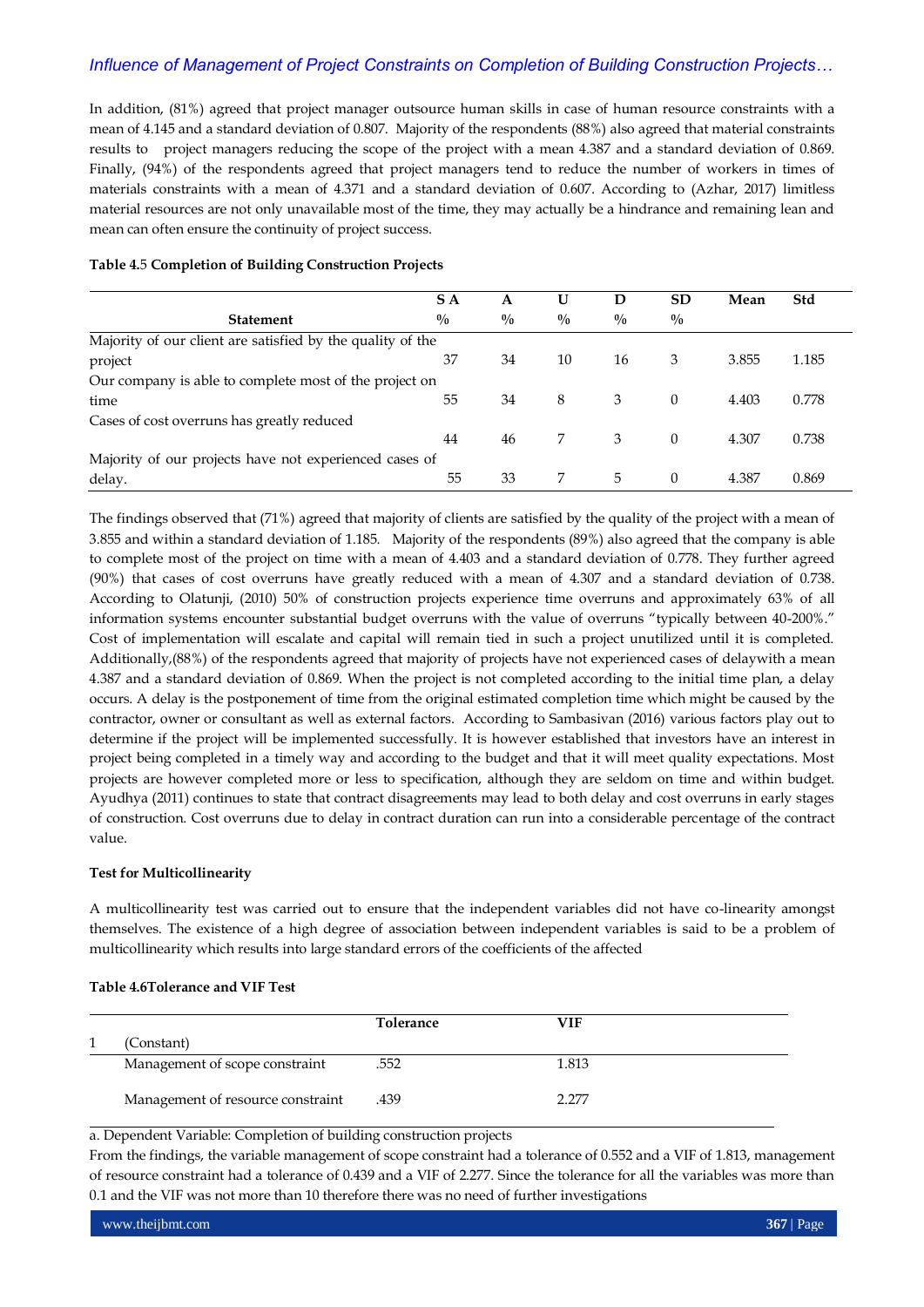## **Correlation between Management of scope constraint and Completion of Building Construction Projects**

The study sought to establish the correlation between management of scope constraint and completion of building construction projects in Nakuru County

|                                          |                     | <b>Completion of Building</b><br><b>Construction Projects</b> |
|------------------------------------------|---------------------|---------------------------------------------------------------|
| <b>Management of scope</b><br>constraint | Pearson Correlation | .443*                                                         |
|                                          | Sig. (2-tailed)     | .013                                                          |
|                                          | N                   | 62                                                            |

**Table 4.7 Correlation between Management of scope constraint and Completion of Building Construction Projects**

\*. Correlation is significant at the 0.05 level (2-tailed).

As indicated in Table 4.7, the study indicates that there was a positive and statistically significant correlation between management of scope constraint and completion of building construction projects in Nakuru County. ( $r = 0.443$ ;  $p <$ 0.05). The study agreed with Bandra and Pretorius (2014) study which found that there is a significant direct correlation between scope definition and the corresponding performance of the sampled infrastructure projects in Malawi's private implementing agencies.

## **Correlation between Management of resource constraint on Completion of Building Construction Projects**

In addition, the study sought to establish the correlation between management of resource constraint and completion of building construction projects in Nakuru County.

## **Table 4.8 Correlation between Management of resource constraint on Completion of Building Construction Projects**

|                                             |                     | Completion of Building Construction<br>Projects |
|---------------------------------------------|---------------------|-------------------------------------------------|
| <b>Management of resource</b><br>constraint | Pearson Correlation | .441*                                           |
|                                             | Sig. (2-tailed)     | .016                                            |
|                                             | N                   | 62                                              |

\*. Correlation is significant at the 0.05 level (2-tailed).

As indicated in Table 4.8, the study indicates that there was a positive and statistically significant correlation between management of resource constraint and completion of building construction projects in Nakuru County. ( $r = 0.441$ ; p < 0.05). This implies that better management of resource constraint enhances completion of building construction projects in Nakuru County. The finding agrees with Gachuga, Kule and Ndabaga (2016) study which found that there was a positive relationship between funds allocation and project performance in Rwanda.

# **Table 4.9: Regression Coefficients**

| Model |                                                 | Unstandardized<br>Coefficients |            | Standardized<br>Coefficients | т     | Sig. |
|-------|-------------------------------------------------|--------------------------------|------------|------------------------------|-------|------|
|       |                                                 | B                              | Std. Error | Beta                         |       |      |
|       | (Constant)                                      | .038                           | .145       |                              | .260  | .796 |
|       | Management of scope<br>constraint               | .245                           | .104       | .179                         | 2.356 | .022 |
|       | Management of resource<br>constraint Regulation | .233                           | .081       | .245                         | 2.877 | .016 |

The interpretations of the findings indicated follow the following regression model.

## $Y= 0.038 + 0.245X_1 + 0.233X_2 + e$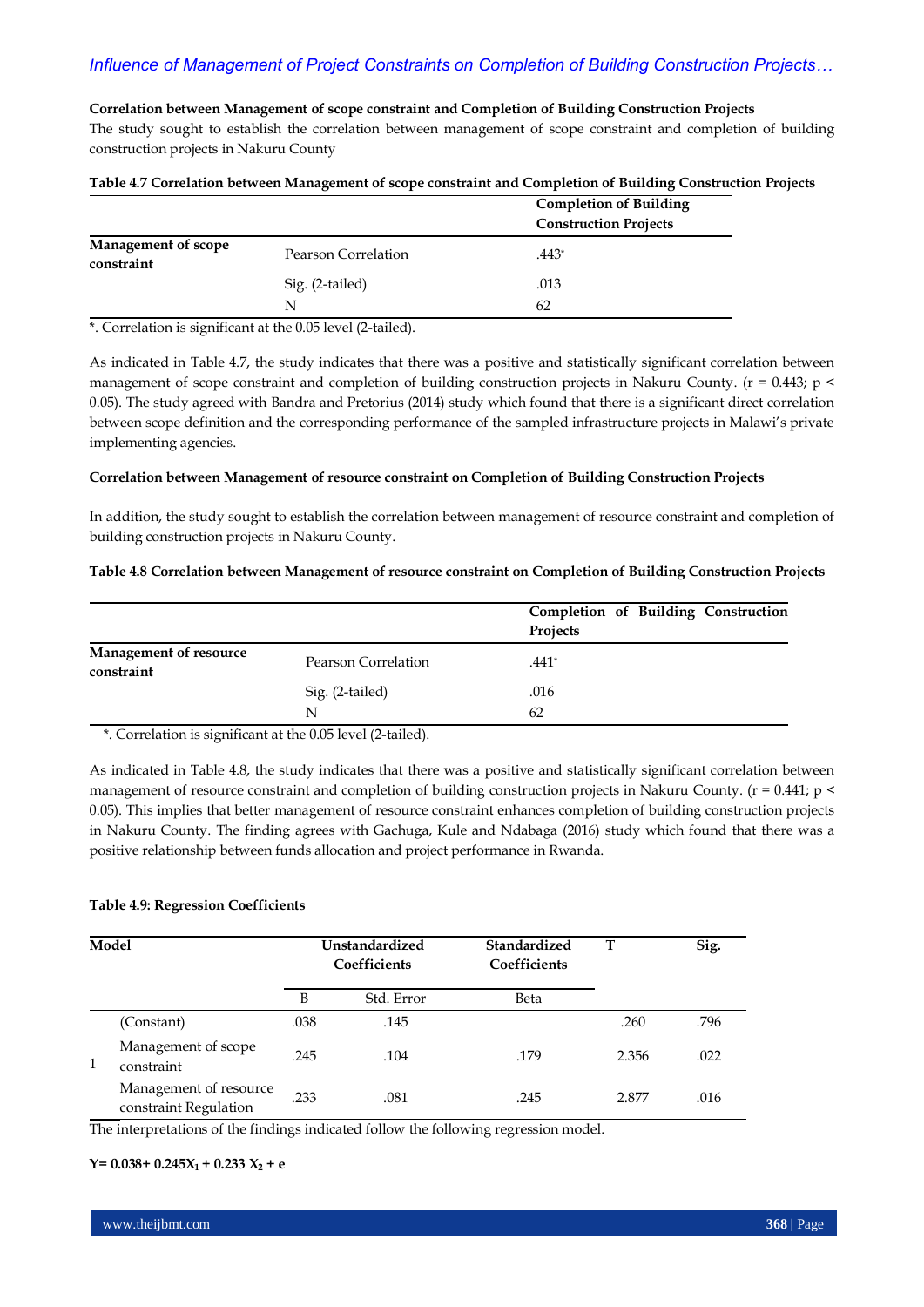According to the intercept  $(\beta_0)$ , when the three independent variables are held constant, the value of completion of building construction projects in Nakuru County will be 0.038. In addition, holding all the other independent variables constant, a unit increase in management of scope constraint would lead to a 0.245improvement in completion of building construction projects in Nakuru County. Further, holding on the other independent variables constant, a unit increase in management of resource constraint would lead to a 0.233improvement in completion of building construction projects in Nakuru county.

## **Hypothesis Testing**

The study sought to test the hypothesis that: H<sub>01</sub>: Management of scope constraint has no statistically significant influence on completion of building construction projects in Nakuru county. From the findings the p-value was 0.022 which was less the 0.05 significant level. Therefore, based on the rule of significance, the study rejects the null hypothesis  $(H_{01})$  and concluded that management of scope constraint has a significant effect on completion of building construction projects in Nakuru county.

The study sought to test the hypothesis that: H<sub>02</sub>: Resource constraint management has no statistically significant influence on completion of building construction projects in Nakuru town. From the findings the p-value was 0.016 which was less the 0.05 significant level. Therefore, based on the rule of significance, the study rejects the null hypothesis  $(H_{02})$  and concluded that resource constraints management has a significant effect on completion of building construction projects in Nakuru town.

# **VII. CONCLUSION**

From the findings the researcher concluded that in most cases and increase in project activities result to an expanded project scope which affect project completion. It was also concluded that in most cases scope constraints is attributed to inadequate project funding. The results on the hypothesis revealed that management of scope constraint has a significant effect on completion of building construction projects in Nakuru County.

From the study it can also be concluded that in most cases project manager outsources human skills in case of human resource constraints. In case of material constraints project managers tend to reduce the scope of the project. Project managers tend to reduce the number of workers in times of materials constraints.

#### **RECOMMENDATIONS**

The researcher recommended that project managers should ensure that the project's scope is accurately defined and planned, this should be done during the initial stages of a project and should properly be documented in a scope statement. Proper management of scope will also lead to proper planning; this includes capturing and defining the work that needs to be done. Seeing that an increase in project activities results to an expanded project scope, its thus the responsibility of the project manager to ensure that only the required work will be done and that each deliverable is completed within allocated time and budget.

#### **Suggestions for Further Research**

The study suggests that a similar study should be conducted among other types of project such as irrigation projects.

#### **REFERENCES**

- [1] Adedayo, K. (2018). Project Scope Management: A Strategy Oriented to the Requirements Engineering. *International Journal of Project Management* 25, 517- 526.
- [2] Aiyetan, M. (2014). *Project Management Effectiveness in Project-Oriented Business Organizations", International Journal of Project Management.* 24,216–225.
- [3] Ajibade, F. (2015). Project management: cost, time and quality, two best guesses and a phenomenon, it's time to accept other success criteria. *International journal of project management*, 17(6), 337-342.
- [4] Akinsola, K. (2016). Perspectives *and Techniques for Improving Information Technology Project Management*. Washington DC: IGI G
- [5] Ayudhya, K. (2011). The logical framework method for defining project success. *Project management journal,* 30(4), 25-32.
- [6] Azhar, E. (2017). Perceptions of time, cost and quality management on building projects. *Construction Economics and Building*, 2(2), 48-56.
- [7] Bandra, P., & Pretorius, O. (2014) What causes cost overrun in transport infrastructure projects?. Transport reviews, 24(1), 3-18.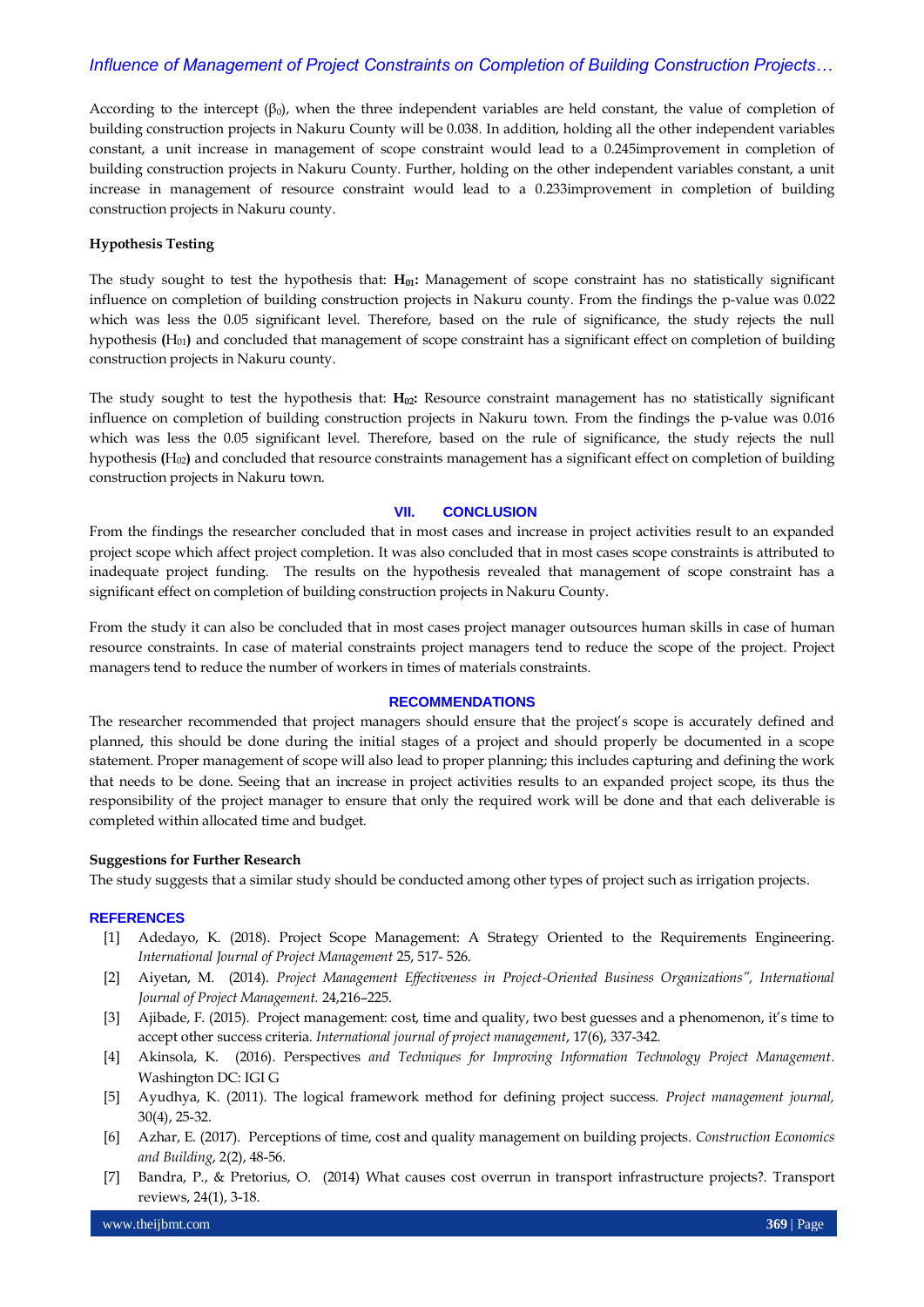- [8] Bowen, L. (2015). Project management, leadership, and performance: A quantitative study of the relationship between project managers' leadership styles, years of experience and critical success factors (CSFs) to project success. Ann Arbor: Capella University
- [9] Chen, S., & Yang, T. (2016) Determinants of Successful Implementation of Government Funded Projects in Kenya: A Case Study of Integrated Financial Management Information System. *International Journal of Innovative Research and Development*, 5(10).
- [10] Cooper, D., & Schindler, P. (2011). Business Research Methods (11th ed.). McGraw Hill Education (India) Private Limited.
- [11] Crawford, K. (2007). "The Core Competence of the Corporation". *Harvard Business Review*. 68 (3): 79–91.
- [12] Egal, K. (2012). Causes of delay and cost overruns in Nigerian construction projects. *International Journal of Project Management*, 12(4), 254- 260.
- [13] Gacheru, E. N., &Diang"a, S. O. (2015). Regulating building contractors in Kenya and challenges of enforcing the National Construction Authority Mandate. *International Journal of Soft Computing and Engineering (IJSCE)*, *5*(1), 127-133.
- [14] Gall, B., Borg, C., & Gall, S. (2013). Research Methods for Graduate Business and Social Science Students. Thousand Oaks, California: Sage Publications Inc.
- [15] Goldratt, E. M. (1990). What is this thing called Theory of Constraints and how should it be implemented? New York: North River Press.
- [16] Hussin, S., &Omran, L. (2017). Problems of Projects and Delays in the Construction Industry of Pakistan. *Australian Journal of Business and Management Research*. (1).5, 41-50.
- [17] Kariungi, S. (2014). Delay Factors in in Construction Project Implementation in the Public Sector; A Case Study of the Kenya Agricultural Research Institute Construction Projects. JKUAT-SHRD Research Conference (585- 597). Nairobi: JKUAT.
- [18] Kiarie, D. (2017). Effects of triple constraints on the management of projects in Nairobi: the project managers "perspective. *Strategic Journal of Business and Change Management*, 3(2).
- [19] Kibaara, I.M. (2018) Factors influencing the performance of building contractors in infrastructural development in Nakuru County, Kenya. Unpublished Master of Arts in Project Planning and Management Thesis: University of Nairobi
- [20] Kilwake, J, mbuguah, S &Kapukho, R. (2019). Challenges facing disposal of e-waste in Kenyan public universities, *journal of engineering* 9(4) 20-25
- [21] Kimiti, S. (2018). A Critical Analysis of the Causes of Project Management Failures in Kenya: International Journal of Soft Computing and Engineering (IJSCE) ISSN: 2231-2307, 4(1),
- [22] Kumar, V., & Nair, A. (2014). The Factors and Effect of Delay in Government Construction Projects (Case Study of Kuantan). University Malaysia Pahang , Civil Engineering & Earth Resources. Kuantan: University Malaysia Pahang
- [23] Langat, D. K. (2015). Factors influencing completion of construction projects in public secondary schools in Bomet east sub-county, Bomet county, Kenya. *International journal of humanities and social studies,8(4), 78-91*
- [24] Liisa, P. (2016). Impacts of business vision, top management support, and external expertise on ERP success", *Business Process Management Journal*, 14(4),551 – 568.
- [25] Mahamid, G. (2015). Managing Project Scope Definition to Improve Stakeholders" Participation and Enhance Project Outcome. *Journal of Procedia - Social and Behavioral Sciences*. 74,154–164.
- [26] McClelland, K., &McBer, P. (1980). Twinning"" as a method of sustainable institutional capacity building. *Public Administration and Development*, 19, 381–402.
- [27] Memon, L. (2014). Guidance for Cost Estimation and Management for Highway Projects during Planning, Programming and Preconstruction. Washington, DC: Transportation Research Board.
- [28] Nahinja, S. (2014). Project management for libraries: A practical approach. Carolina: McFarland & Company, Inc., Publishers.
- [29] Nassiuma D. K. (2000). *Survey sampling: Theory and methods*. Njoro, Kenya: Egerton University Press.
- [30] Natchayangkun, F. (2014). Contributions to the Resource-based View of Strategic Management". *Journal of Management Studies* 4(1):1
- [31] Naybiza, ababH. (2015). Strategic Financial Management in Small and Medium Enterprises. *Journal of Business and Management* 5(2), 132-136
- [32] Njau, G., &Ogolla, E. (2017). Analysis of cost and schedule performance of international development projects. *International Journal of Project Management*. 28(1), 68-78.